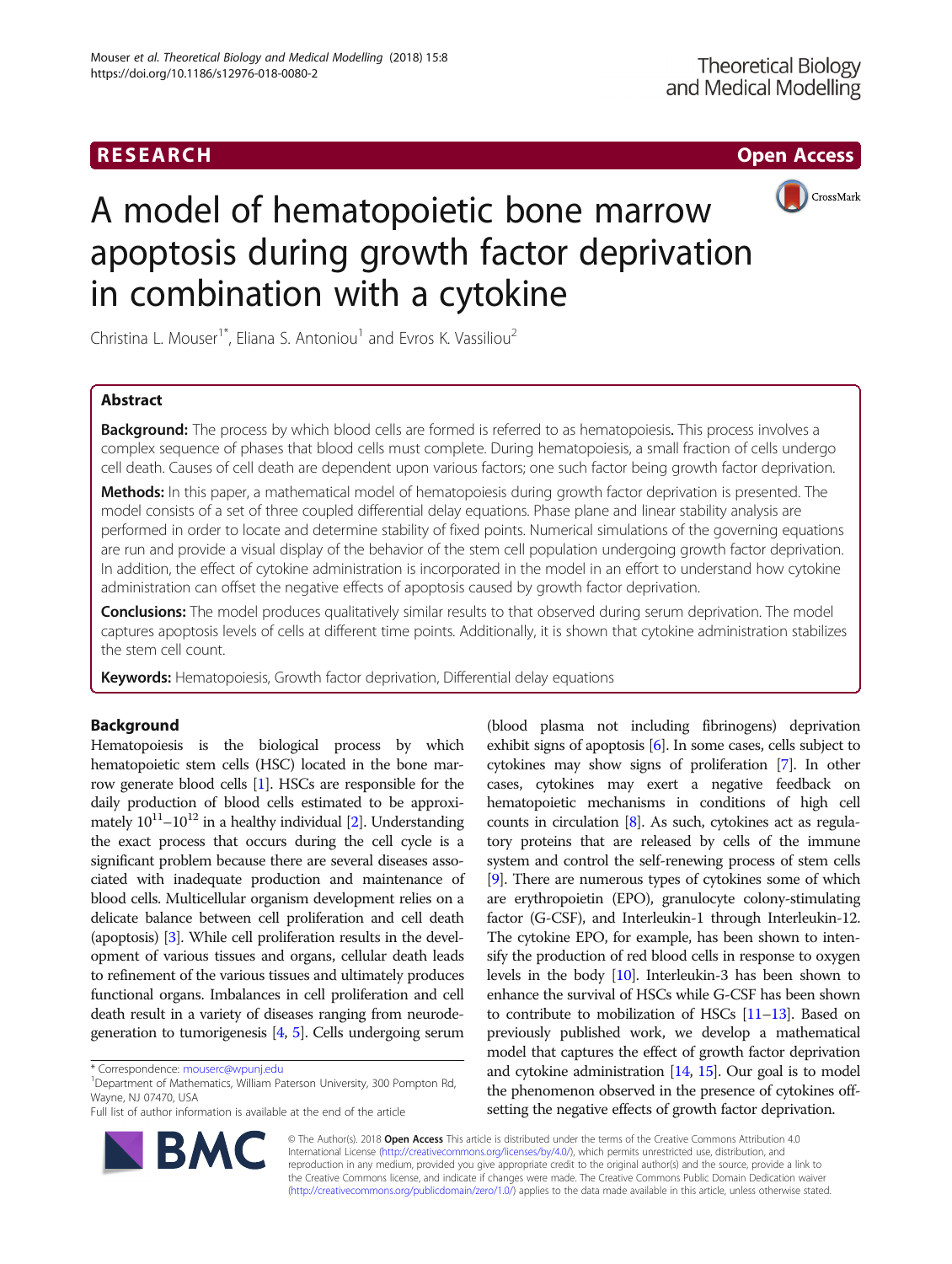<span id="page-1-0"></span>The model presented in this paper captures the behavior observed during serum deprivation. Based on flow cytometric studies conducted by others, the set of coupled differential delay equations captures apoptosis measured as PS plasma translocation levels of cells at different time points [[16](#page-4-0)–[18](#page-4-0)].

Additionally, we incorporate the effect of cytokines in our model. Cytokines have experimentally been observed to trigger an increase in proliferation of quiescent human stem cells [\[19\]](#page-4-0). Therefore, it is important to include a mathematical term to account for the effect of cytokines in the model equations in an effort to determine if cytokines can stabilize cell count. In order to better understand the dynamics of the model, phase plane analysis is carried out. Linear stability analysis is also performed in order to locate and determine stability of fixed points and simulations of the model are run in XPPAUT [[20](#page-4-0)].

## Materials and methods

## The model

Using the model previously constructed and published in [[15](#page-4-0)], we expand to include the effect of growth factor deprivation on a population of proliferating and non-proliferating cells. This model describes the number of proliferating and non-proliferating stem cells by a set of coupled delay differential equations. As opposed to our previous work, we have assumed a fixed oxygen concentration in the model. The modeling set of equations is:

$$
\frac{dP}{dt} = -\gamma P + \beta(N)N - \exp^{-\gamma \tau} \beta(N_{\tau})N_{\tau} + \beta_c(P_{\tau})N_{\tau} - \bar{\mathbf{r}}(s) rP, \qquad \tau < t
$$
\n(1)

$$
\frac{dN}{dt} = -(\beta(N)N + \delta N) + 2 \exp^{-\gamma \tau} \beta(N_{\tau}) N_{\tau}
$$

$$
-\beta_c(P)N, \qquad \tau < t
$$

$$
\frac{dA}{dt} = \bar{\mathbf{r}}(s) \ rP + \gamma P \tag{3}
$$

 $(2)$ 

$$
\beta(N) = \beta_0 \frac{\theta^n}{\theta^n + N^n} \tag{4}
$$

$$
\beta_c(P) = \beta_{0,c} \frac{\theta_1^m}{\theta_1^m + P^m} g_c(t) \tag{5}
$$

$$
g_c(t) = \begin{cases} 1, & 0 < t \le \tau_1 \\ exp^{-s_1(t-\tau_1)}, & t > \tau_1 \end{cases}
$$
 (6)

In the above equations,  *represents the number of* proliferating stem cells and Nrepresents the number of non-proliferating cells.  $\beta(N)$  (eq. (4)) measures the rate of cell re-entry into proliferation,  $\beta_0$  is the

maximal rate of cell transit from resting phase to S phase, n measures the sensitivity of the rate of cell transit from G0 phase to S phase, and  $\theta$  is the G0 stem cell population at which the rate of cell movement from G0 into proliferation is one-half of its maximal value.  $\delta$  is the rate of random cell loss by escape to the periphery and  $\gamma$  is the rate of cell loss due to apoptosis.  $\tau$  is the time required for a cell to complete one cycle of the proliferation phase. The notation  $N_{\tau}$  for example, represents  $N(t - \tau)$ , thus introducing a time delay into the equations. The values of parameters stated above are based on estimates given by in [[21](#page-4-0)–[25\]](#page-5-0).

Growth factor deprivation contributes to cell death and, therefore, we subtract  $\overline{r}(s)rP$  in eq. (1). We define  $\overline{r}(s)$  as a maximal rate of cell death as a function of growth factor deprivation,  $s$ , and we define  $r$  as a uniformly distributed random variable from the interval (0, 0.0005) so that the variability of the effect of growth factor deprivation is within a .05% interval. We keep track of the number of apoptotic cells by introducing the variable A whose rate of change is given by eq.  $(3)$ . Note that cell death can be attributed to both growth factor deprivation and apoptosis and determined through the parameter  $\gamma$ .

The term  $\beta_c(P)N$  in eqs. (1) and (2) models the effect of cytokines on the proliferating and non-proliferating stem cells and is a Hill function. This term models the effect of cytokines by creating a cell loss of the non-proliferating population and a cell gain of the proliferating population when the proliferating cell population is low. This represents the transition of non-proliferating to proliferating cells as a result of cytokine administration. Since the effects of cytokines decay with time, we multiply by  $g_c(t)$  which causes the effect of cytokine administration to exponentially decay. The parameter  $s_1$  determines the rate of decay of the cytokines and  $\tau_1$ is a parameter that sets the time at which the effect of cytokines begins to decay. The parameter values in the term  $\beta_c(P)$ were chosen to be consistent with realistic time frames of cytokines as noted in [[26\]](#page-5-0).

#### Steady-state solutions of the model and stability analysis

Steady-state solutions for the proliferating and non-proliferating cells have been calculated and linear stability analysis of eqs.  $(1)$  and  $(2)$  has been carried out as in [[14,](#page-4-0) [15\]](#page-4-0). Two sets of steady-state solutions were found. The first set is  $P^* = N^* = 0$ . The second and more interesting steady-state solution is:

$$
N^* = \theta \left[ \frac{\beta_0 (2 \exp^{-\gamma \tau} - 1)}{\delta + \beta_{0,c}} - 1 \right]^{1/n}
$$
 (7)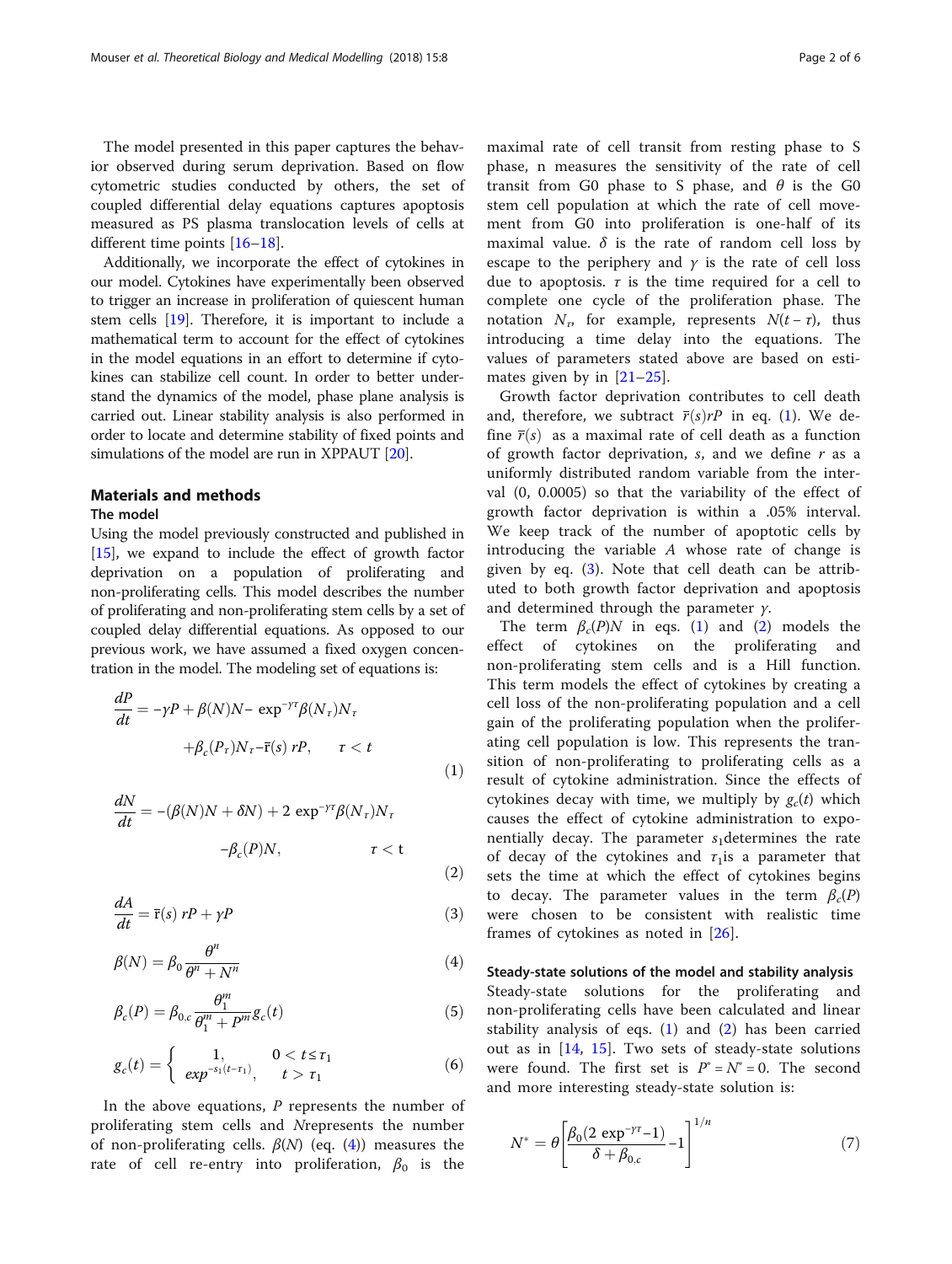$$
P^* = \frac{N^*}{(\gamma - \overline{r}(s)r} \left[ \beta_{0,c} + \left( \delta + \beta_{0,c} \right) \frac{(1 - \exp^{-\gamma r})}{(2 \exp^{-\gamma r} - 1)} \right] \tag{8}
$$

The nontrivial steady state exists only if

$$
0 < \gamma \tau < \ln \frac{2\beta_0}{\delta + \beta_{0,c} + \beta_0} < \ln 2 \tag{9}
$$

Also, 
$$
\gamma = -\overline{r}(s)r
$$
 and  $\frac{\delta + \beta_{0,c}}{\gamma - \overline{r}(s)r} > 0$ .

Stable solutions of eqs.  $(1)$  $(1)$  and  $(2)$  $(2)$  exist only under the condition:

 $\omega \tau < \cos^{-1}(\frac{-A}{B})$ , where  $A = \delta + \beta_0 F + \beta_0$ ,  $\sigma$ ,  $B = -\frac{A}{B}$ 2β<sub>0</sub>exp<sup>-γτ</sup>F and  $F = \theta^n \left[ \frac{\theta + N^{*n} (1-n)}{(\theta^n + N^{*n})^2} \right]$  $\frac{n+N(1-n)}{(\theta^{n}+N^{*n})^2}$ .

With the restriction that  $\left|\frac{A}{B}\right| < 1$ ..

Biologically,  $\gamma$  captures the apoptosis rate which has to be within a certain range for the system to remain active. The condition in eq. (9) reflects the fact that if apoptosis exceeds certain values, hematopoiesis will cease leading to death. Lastly, for homeostasis to prevail, the collection of parameter values must yield dynamic equilibrium (as given by eqs.  $(7)$  $(7)$  and  $(8)$ ). Parameter values used in our model are given in Table 1 and were found to satisfy the above conditions.

## Results

The system of eqs.  $(1)$  $(1)$ – $(6)$  $(6)$  $(6)$  were solved numerically using the software XPPAUT under various conditions. See Figs. [1](#page-3-0) and [2](#page-3-0) below. Simulations were run in the baseline case meaning that growth factor deprivation and cytokine administration were not included in the model. The initial conditions were chosen so that  $P=1000$ , N=10,000 and A  $= 0$ . The ratio of P vs N is consistent with HSC

Table 1 Parameter values used in simulations of model

| $\mathcal{P}_0$ | 1000 cells                       |
|-----------------|----------------------------------|
| N <sub>0</sub>  | 10,000 cells                     |
| δ               | $0.07$ /days                     |
| γ               | $0.1$ /days                      |
| $\tau$          | 2.22 days                        |
| θ               | 650                              |
| $\theta_1$      | 450                              |
| $\beta_0$       | 16                               |
| $\beta_{0, C}$  | 0 (baseline case)                |
|                 | 0.022 (cytokine administration)  |
| n               | 3                                |
| m               | 3                                |
| S <sub>1</sub>  | 0.01                             |
| $\mathbf{r}$    | 0 (baseline case)                |
|                 | 0.07 (growth factor deprivation) |
| $\tau_1$        | 100                              |
|                 |                                  |

measurements conducted using young adult bone marrow [[27](#page-5-0)]. In this case, the number of proliferating stem cells exhibited damped oscillations and then reached a steady state value of approximately 775 cells. Next, simulations were run with growth factor deprivation included in the model. With growth factor deprivation, the number of proliferating stem cells continued to initially exhibit damped oscillations but at smaller values of the proliferating cell count. As was expected, the number of proliferating cells reached a smaller equilibrium value (approximately 674 cells) than in the baseline case. A comparison of the number of apoptotic cells in the simulations run in the baseline case versus simulations run with growth factor deprivation show that cell death occurred at a higher rate when growth factor deprivation was incorporated in the modeling set of equations. Finally, simulations were run with growth factor deprivation and cytokine administration both included in the model. In this case, cytokine administration was able to counter the adverse effect of growth factor deprivation. Cytokine administration boosts the proliferating cell count. With an appropriate strength (dosage) of the cytokine administration, the number of proliferating stem cells underdoing growth factor deprivation can be brought back to a value that is in close proximity to the baseline case. Fig. [1](#page-3-0) shows a comparison of the number of proliferating stem cells in the three cases: baseline, with growth factor deprivation but not cytokine administration, and with both growth factor deprivation and cytokine administration. The number of proliferating cells is initially the same in the simulations. Serum deprivation causes the number of proliferating cells to decrease in comparison to the baseline case and cytokine administration causes the number of proliferating cells to shoot up in comparison to the baseline and serum deprived cases. As the number of proliferating cells settles towards the equilibrium (at approximately t=150 hrs), the baseline case and case with joint growth factor deprivation plus cytokine administration are relatively consistent with one another, while the case solely with growth factor deprivation shows lower numbers of proliferating cells. However, the effect of the cytokine begins to wear off (due to  $g_c(t)$ ) causing the number of proliferating cells to decay towards the same steady state value as is reached solely when serum deprivation is present.

In Fig. [2](#page-3-0), it can be seen that with growth factor deprivation, the number of apoptotic cells increases as expected. When cytokine in administered in conjunction with growth factor deprivation, the number of proliferating cells greatly increases. This increase in the population of proliferating cells also means that there are more cells available to undergo random cell loss (as determined by  $\gamma$ ). Thus, in addition to the number of proliferating cells increasing, the number of apoptotic cells also increases in the presence of cytokines.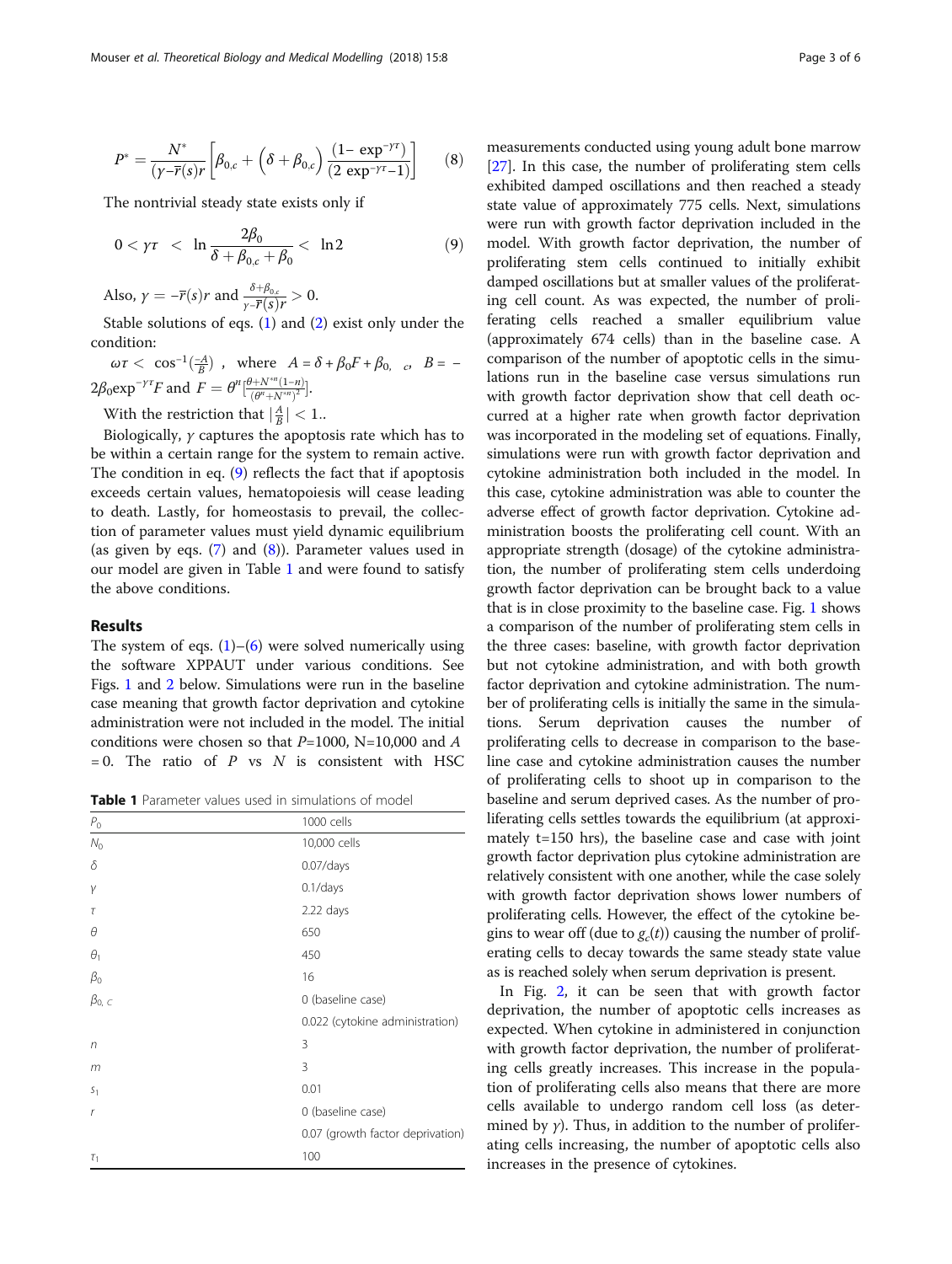<span id="page-3-0"></span>

red curves, it can be seen that growth factor deprivation in the absence of cytokine administration causes a sharp decrease in the number of proliferating stem cells. When cytokine is administered in conjunction with serum deprivation (blue curve), the proliferating stem cell count is significantly larger in comparison with the no-cytokine case and closely matches the baseline case towards the beginning of the simulation. As the cytokine wears off with time, the number of proliferating cells becomes closer to that of when serum deprivation is solely present

## **Discussion**

Based on the simulation results seen in Fig. 1, one can deduce that both cytokine administration and no-cytokine administration will ultimately converge to the same steady levels provided the time period is long

enough. This is consistent with homeostatic principles and the overall tendency of a hematopoietic system to restore itself to a normal state. Nonetheless, cytokine administration mobilizes stem cell proliferation in the early stages and results in higher number of proliferating cells

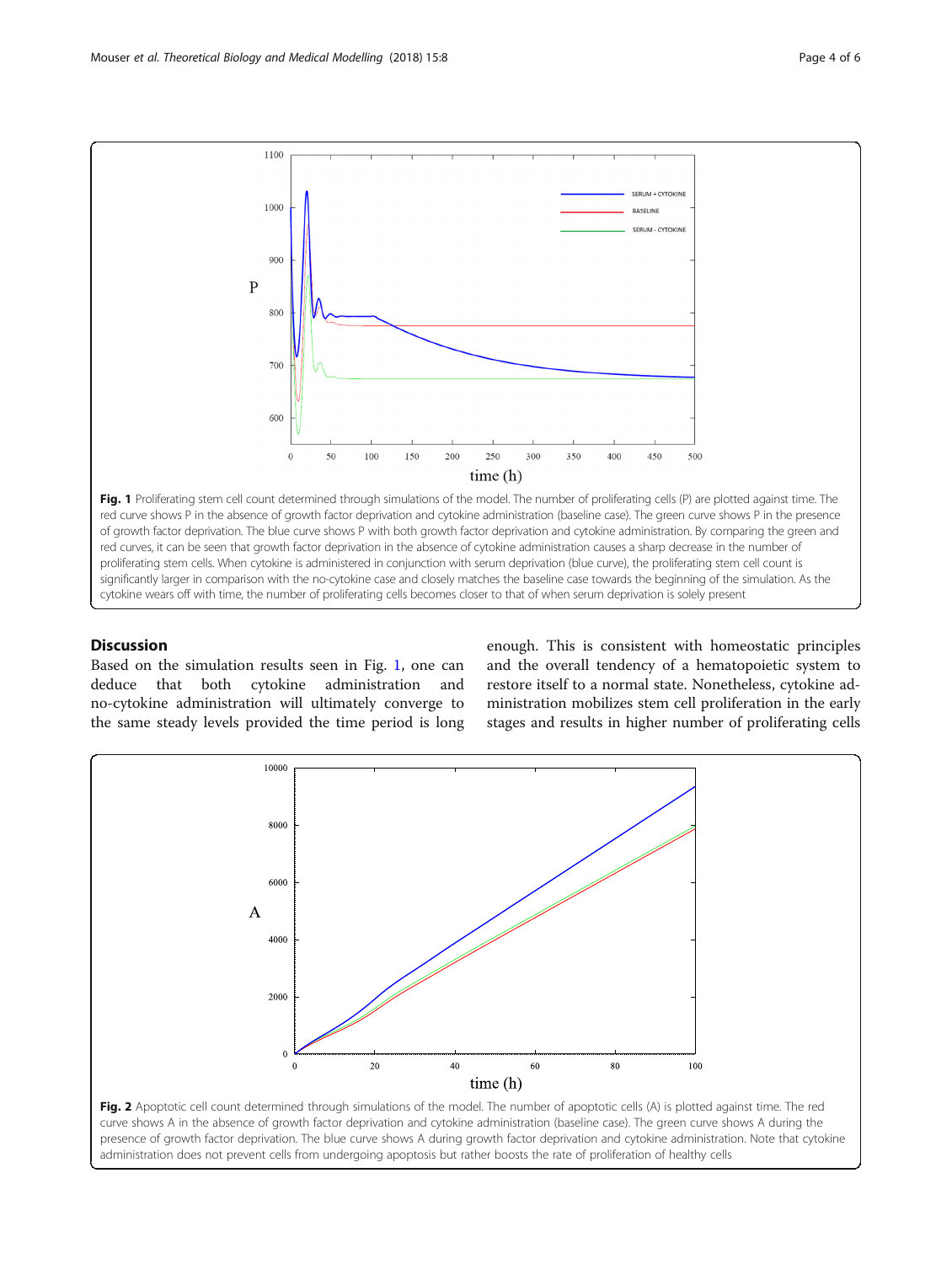<span id="page-4-0"></span>in the early stages. Again, this observation is consistent to what is seen in patients who are treated with hematopoietic inducing agents. In similar manner, growth factor deprivation, a scenario typically seen in patients subjected to chemotherapy, there is an increase in the number of proliferating cells. In the first case, this is a result of the presence of proliferating inducing agent and in the latter a result of increased apoptosis due to a chemotherapeutic agent. However, in a scenario of increased apoptosis, the number of proliferating cells is decreased in the long term and unable to reach normal levels. As expected, a low number of proliferating cells at the beginning of the simulation yields a low number of proliferating cells at the end of the simulation.

The number of apoptotic cells is higher in both growth factor deprivation and growth factor deprivation with a cytokine compared with the baseline case, as seen in Fig. [2.](#page-3-0) The overall effect of the cytokine is to induce a higher number of proliferating cells that compensates for the loss of apoptotic cells. As such, the benefit of using a cytokine is not through the prevention of apoptosis under a stressful event but more to an increase in the number of proliferating cells.

## Conclusion

In conclusion, the model presented exhibits an endpoint where the levels of proliferating stem cells in the presence of cytokine stabilize to a level that is comparable to levels seen in the absence of growth factor deprivation. The theoretical outcome of this model is that cytokines or any inducing hematopoietic agent allow for an increased value of proliferating cells but do not prevent apoptosis. Administration of cytokines during a stressful event, such as chemotherapy, is a practical way of maintaining equilibrium between apoptotic and proliferating.

#### Abbreviations

EPO: Erythropoietin; FACS: Flow Cytometry; G-CSF: Granulocyte-Colony Stimulating Factor; HSC: Hematopoietic stem cells

#### Funding

This work was supported by grants from the Center for Research, College of Science and Health, William Paterson University of New Jersey and from the Office of Research and Sponsored Programs of Kean University.

#### Availability of data and materials

The datasets generated during and/or analyzed during the current study are available from the corresponding author on reasonable request.

#### Authors' contributions

CM derived the terms to be added to the mathematical model. CM ran the numerical simulations and determined the parameter values for the model. EA calculated the fixed points and stability analysis. EV provided insight and clinical data on biology and did literature search for clinical data. CM and EV wrote the document together. EA verified the equations and proofread the document. All authors read and approved the final manuscript.

#### Ethics approval and consent to participate

Not applicable.

#### Competing interests

The authors declare that they have no competing interests.

## Publisher's Note

Springer Nature remains neutral with regard to jurisdictional claims in published maps and institutional affiliations.

#### Author details

<sup>1</sup>Department of Mathematics, William Paterson University, 300 Pompton Rd, Wayne, NJ 07470, USA. <sup>2</sup>School of Natural Sciences, Kean University, 1000 Morris Ave, Union, NJ 07083, USA.

### Received: 25 January 2018 Accepted: 27 May 2018 Published online: 21 June 2018

#### References

- 1. Birbrair A, Frenette PS. Niche heterogeneity in the bone marrow. Ann N Y Acad Sci. 2016;1370(1):82–96.
- 2. Parslow TG, Stites DP, Terr AI, Imboden JB, Medical Immunology (1st ed.), McGraw Hill Professional; 2001.
- 3. Alenzi FQ, Alenazi BQ, Ahmad SY, Salem ML, Al-Jabri AA, Wyse RK. The haemopoietic stem cell: between apoptosis and self renewal. Yale J Biol Med. 2009;82(1):7–18.
- 4. Das M, Chatterjee S, Basak P, Das P, Pereira JA, Dutta RK, Chaklader M, Chaudhuri S, Law S. The bone marrow stem stromal imbalance–a key feature of disease progression in case of myelodysplastic mouse model. J Stem Cells. 2010;5(2):49–64.
- 5. Lindvall O, Kokaia Z. Stem cells in human neurodegenerative disorders time for clinical translation? J Clin Invest. 2010;120(1):29–40.
- 6. Zhu W, Chen J, Cong X, Hu S, Chen X. Hypoxia and growth factor deprivation-induced apoptosis in mesenchymal stem cells. Stem Cells. 2006; 24(2):416–25.
- 7. Lotem J, Sachs L. Cytokine control of developmental programs in normal hematopoiesis and leukemia. Oncogene. 2002;21(21):3284–94.
- 8. Zhang CC, Lodish HF. Cytokines regulating hematopoietic stem cell function. Curr Opin Hematol. 2008;(4):307–11.
- 9. Lacy P. Secretion of cytokines and chemokines by innate immune cells. Front Immunol. 2015;6:190.
- 10. Ogunshola OO, Bogdanova AY. Epo and non-hematopoietic cells: what do we know? Methods Mol Biol. 2013;982:13–41.
- 11. Bryder D, Jacobsen SE. Interleukin-3 supports expansion of long-term multilineage repopulating activity after multiple stem cell divisions in vitro. Blood. 2000;96(5):1748–55.
- 12. Bendall LJ, Bradstock KF. G-CSF: from granulopoietic stimulant to bone marrow stem cell mobilizing agent. Cytokine Growth Factor Rev. 2014;25(4):355–67.
- 13. U. Duhrsen U, Villeval JL, Boyd J, Kannourakis G, Morstyn G, Metcalf D, Effects of recombinant human granulocyte colony-stimulating factor on hematopoietic progenitor cells in cancer patients. Blood 1988;72: 2074–2081.
- 14. Mouser CL, Antoniou ES, Tadros J, Vassiliou EK. A model of hematopoietic stem cell proliferation under the influence of a chemotherapeutic agent in combination with a hematopoietic inducing agent. Theor Biol Med Model. 2014;11:4.
- 15. Antoniou ES, Mouser CL, Rosar ME, Tadros J, Vassiliou EK. Hematopoietic stem cell proliferation modeling under the influence of hematopoieticinducing agent. Shock. 2009;32(5):471–7.
- 16. Wlodkowic W, Skommer J, Darzynkiewicz Z. Flow cytometry-based apoptosis detection. Methods Mol Biol. 2009;559:10.
- 17. Van Engeland M, Nieland LJ, Ramaekers FC, Schutte B, Reutelingsperger CP. Annexin V-affinity assay: a review on an apoptosis detection system based on phosphatidylserine exposure. Cytometry. 1998;31(1):1–9.
- 18. Zhu W, Chen J, Cong X, Hu S, Chen X. Hypoxia and serum deprivationinduced apoptosis in mesenchymal stem cells. Stem Cells. 2006;24:416–25.
- 19. Shah AJ, Smogorzewska EM, Hannum C, Crooks GM. Flt3 ligand induces proliferation of quiescent human bone marrow CD34+CD38- cells and maintains progenitor cells in vitro. Blood. 1996;87(9):3563–70.
- 20. Ermentrout B. Simulating, analyzing, and animating dynamical systems : a guide to XPPAUT for researchers and students. Philadelphia, USA: Society for Industrial and Applied Mathematics; 2002.
- 21. Bernard S, Belair J, Mackey MC. Bifurcation in a white-blood-cell production model. Comptes Rendus Biol. 2004;372:201–10.